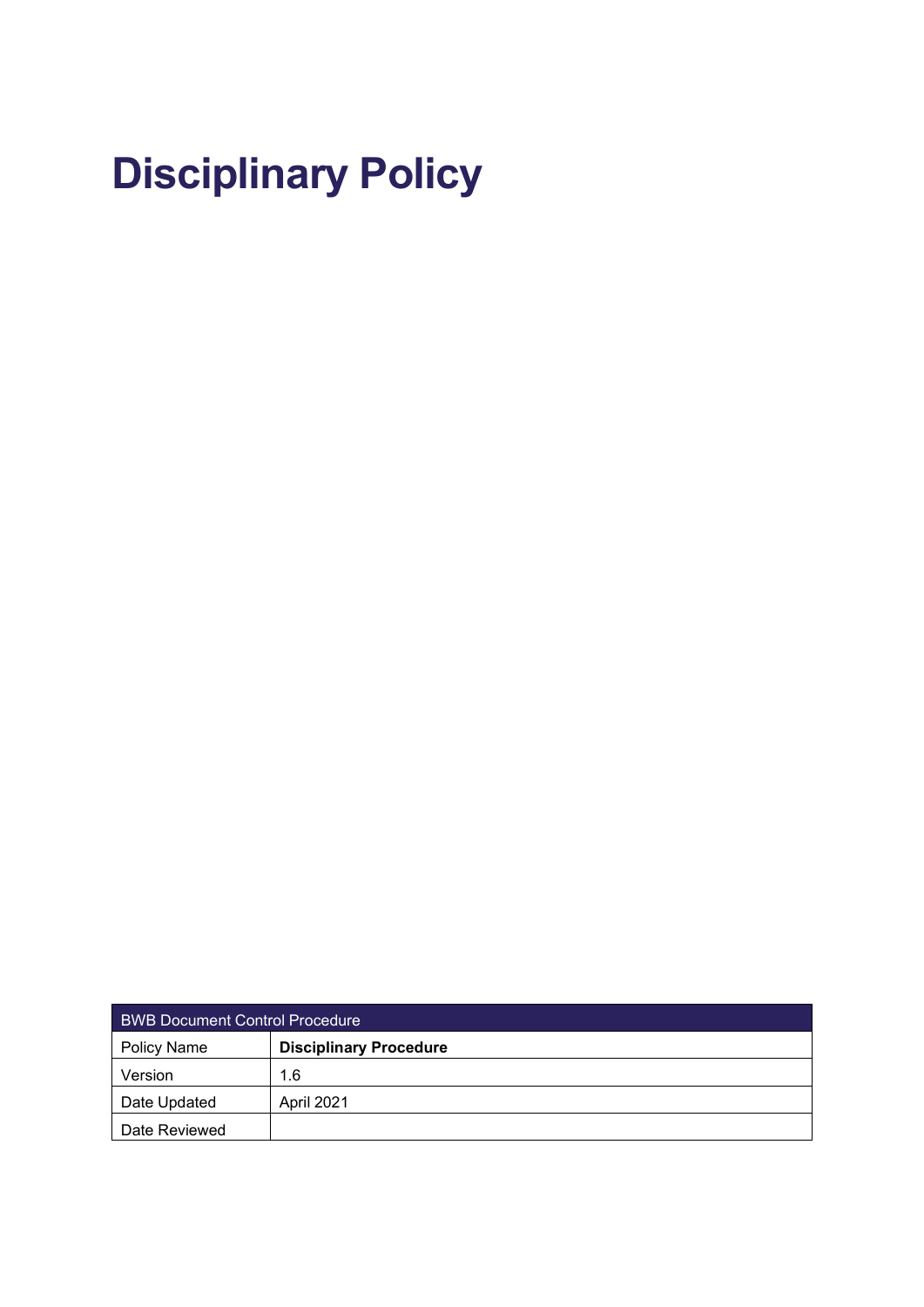## **1. Embedding British Wheelchair Basketball's Mission and Values**

British Wheelchair Basketball is committed to enabling a safe, inclusive and welcoming environment across our sport. Our mission to transform people's lives through wheelchair basketball threads through all aspects of participation; from training to competition, supporters to players, from domestic to international competition.

Our values symbolise our unique DNA and the culture of British Wheelchair Basketball – the values of pride, grit, united and drive.

British Wheelchair Basketball's policies support the delivery of world-class governance across the sport and enable the realisation of our commitment to safely and inclusively engage with all participants and deliver both the mission and values of this outstanding sport.

### **2. Data Notice**

Personal Data will be handled during the implementation of British Wheelchair Basketball's policies. This Personal Data will be managed in line with British Wheelchair Basketball's Privacy Notice.

Please note that there will also be instances where personal data will be shared with third parties outside of British Wheelchair Basketball, either in carrying out our legal responsibilities or in retaining professional support.

Where the implementation of the Policy concludes in the imposition of sanctions, the individuals name, violation and sanction will be shared with interested parties (inside and outside of the sport) and via the British Wheelchair Basketball website.

### **3. Purpose of Policy**

Welcome to British Wheelchair Basketball's disciplinary policy. The aim of this policy is to provide a clear and robust mechanism for dealing with allegations of breaches including the following (but not limited to):

- Code of Conduct
- League Rules
- Intentional Misrepresentation
- BWB Articles of Association
- Equality and Diversity Policy
- Safeguarding Policy, Procedures and Guidance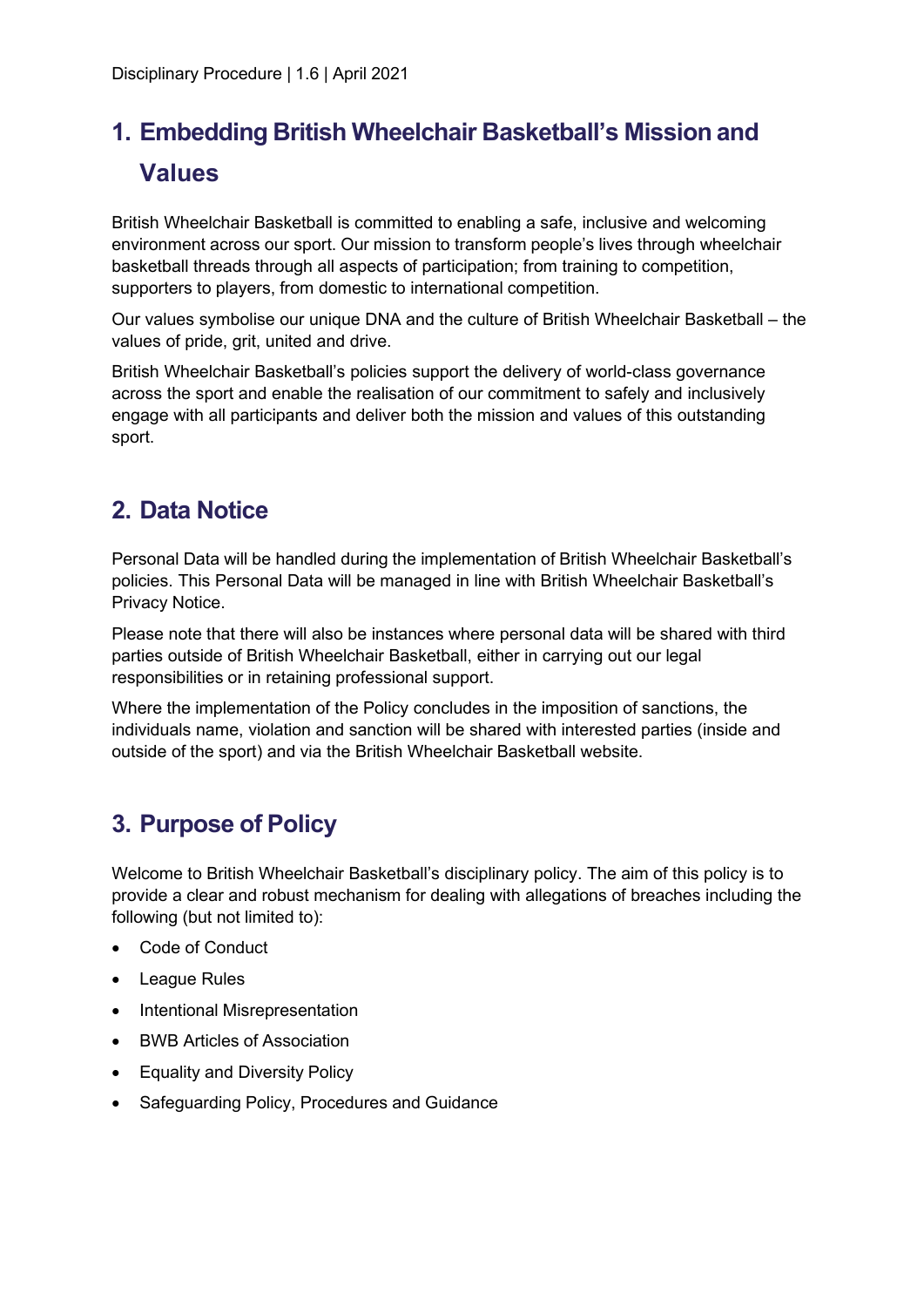The policy explains how BWB will investigate any such allegations and outlines the potential outcomes of such an investigation.

This policy sits alongside a number of other policies that work together to provide members with the ability to hold us and each other to account. These other policies are our Safeguarding Policy, Procedures and Guidance, League Rules and Customer Charter and Complaints Procedure. Where there are variances in approach for Classification or League Rules, these will be outlined in those individual documents.

### **4. Responsibility**

The Board of Trustees are responsible for ensuring that BWB uphold the highest standards of behaviour and performance. They own and approve this policy.

BWB is responsible for ensuring that disciplinary matters are investigated fairly and that the appropriate processes are followed, and the appropriate documentation is completed.

The Disciplinary Panel is responsible for reviewing the evidence in any case brought to them in an open-minded manner and making judgements based purely on the evidence presented.

### **5. Procedure Principles**

BWB will ensure that:

- All allegations are investigated in a fair and reasonable manner.
- All parties to an allegation are treated with respect..
- Any investigation is proportionate to the seriousness of the allegation.
- All parties have a fair opportunity to present their views.

If, at any point, BWB feel that the allegation relates to the abuse or mistreatment of a person under the age of 18 or of an Adult at Risk, the investigation will be carried out under the appropriate Safeguarding Policy.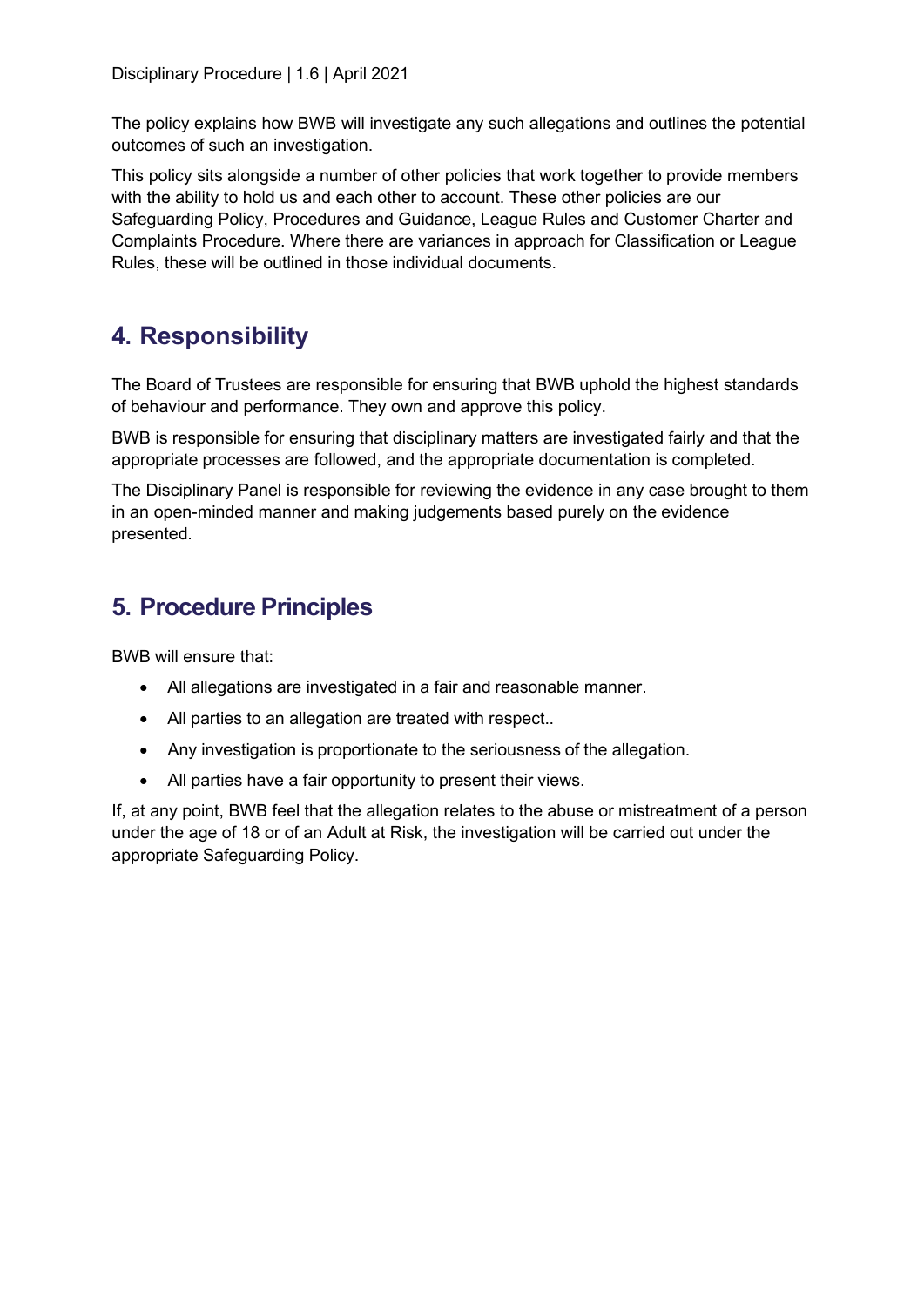### **6. Procedure**



Relevant personnel notified and sanction displayed on website

Flow Diagram of Procedures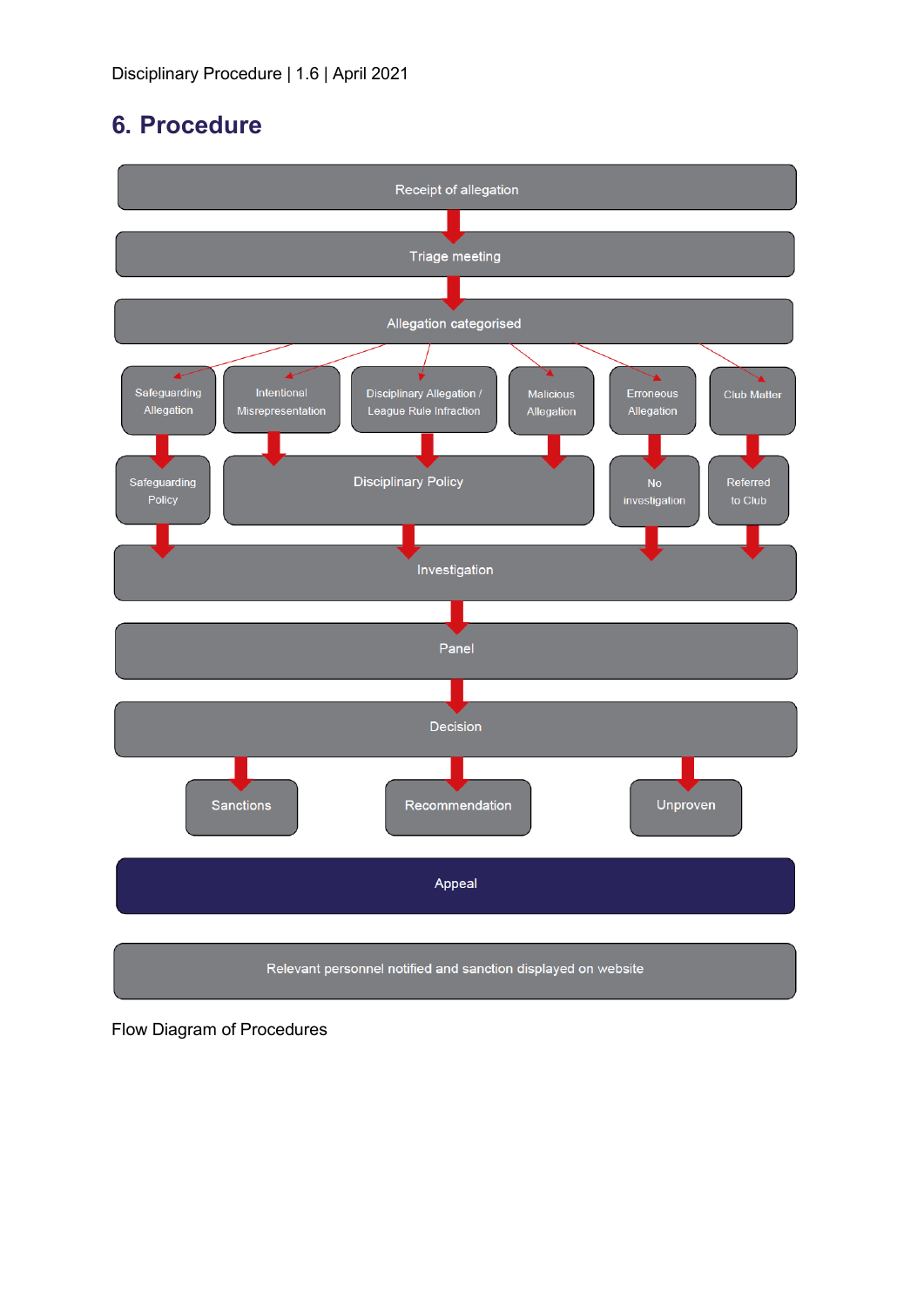#### **Receipt of Allegation**

1. The process begins with the receipt of an allegation. BWB will only acknowledge an allegation if provided by post or by e-mail to [membership@britishwheelchairbasketball.co.uk](mailto:membership@britishwheelchairbasketball.co.uk)

We are required to log details of all allegations and this means the allegation must be provided in a written form. Where someone wishes to raise an allegation by telephone or face-to-face, they will be asked to provide a written statement.

- 2. Allegations can be received by any member of BWB staff but must be followed up in writing as per above process in order to confirm the allegation.
- 3. Upon receipt of an allegation in writing, BWB will respond with an acknowledgement within 5 working days of a written copy of the allegation being received.
- 4. Details of the allegation including the date, time, name of the Complainant and name of the Defendant will be logged by BWB.
- 5. A triage group of BWB staff will then meet to discuss the allegation and decide which rule or code of conduct has been breached by the allegation.
- 6. An allegation can fall into one of the following categories (please note this is not an exhaustive list):

| <b>Category</b>                                     | <b>Definition</b>                                                                                                                                                                                                                              | <b>Appropriate</b><br><b>Policy/Guideline</b>                                                                     |
|-----------------------------------------------------|------------------------------------------------------------------------------------------------------------------------------------------------------------------------------------------------------------------------------------------------|-------------------------------------------------------------------------------------------------------------------|
| Safeguarding Allegation                             | A matter relating to the breach<br>of an individual's health, well-<br>being and human rights,<br>especially someone under the<br>age of 18, or someone who is<br>considered an Adult at Risk                                                  | These will be handled in<br>accordance with the<br>appropriate Safeguarding<br>Policy, Procedures and<br>Guidance |
| Disciplinary Allegation /<br>League Rule Infraction | A breach of the codes of<br>conduct by a member of BWB,<br>a breach of the Articles of<br>Association by a member of<br>BWB or a serious breach of the<br>league rules which falls outside<br>of the penalties outlined in the<br>league rules | These will be handled in<br>accordance with this policy                                                           |
| Intentional<br>Misrepresentation<br>Allegation      | When an athlete or support<br>personnel attempts to deceive<br><b>BWB</b>                                                                                                                                                                      | These will be handled in<br>accordance with this policy                                                           |
| Bringing the Sport into<br>Disrepute                | Where an individual<br>intentionally brings the sport<br>into disrepute.                                                                                                                                                                       | These will be handled in<br>accordance with the Code of<br>Conduct.                                               |
| <b>Erroneous Allegation</b>                         | An allegation of activity that is<br>not in breach of the rules or                                                                                                                                                                             | BWB will communicate with<br>the Complainant to explain                                                           |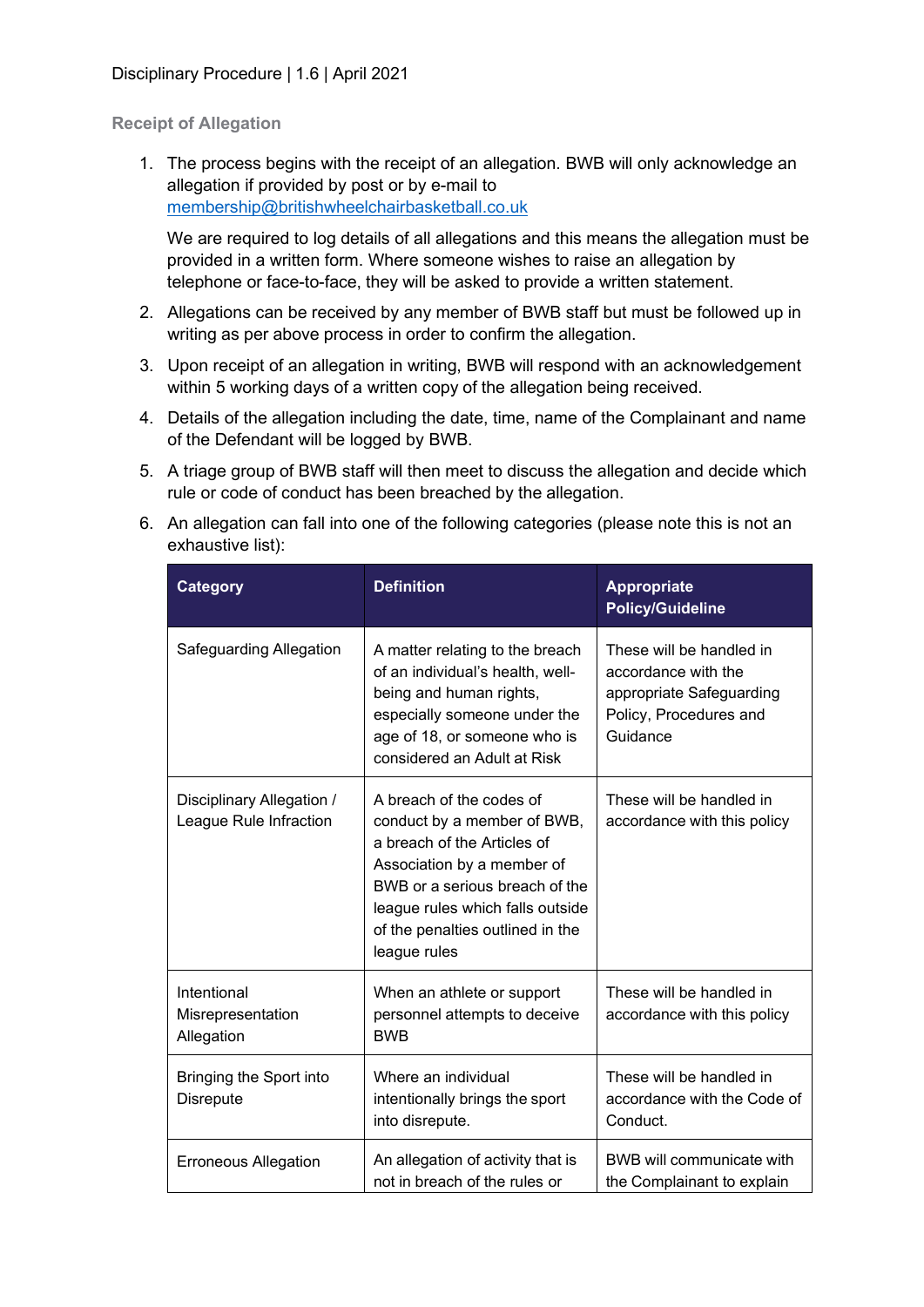|                             | against someone who is not a<br>member of BWB                                                | why this matter cannot be<br>investigated by BWB.                                                         |
|-----------------------------|----------------------------------------------------------------------------------------------|-----------------------------------------------------------------------------------------------------------|
| <b>Malicious Allegation</b> | A false allegation has been<br>deliberately made with the aim<br>of defaming the other party | BWB will investigate the<br>perpetrator of the malicious<br>allegation in accordance<br>with this policy. |
| <b>Suspension Breach</b>    | Where an individual has<br>breached the terms of their<br>suspension.                        | <b>Safeguarding Policy</b><br>Disciplinary Policy                                                         |

7. The decision of the triage group is recorded and logged on the server along with the original notification.

#### **Investigation of Allegation**

- 8. BWB will assign a case worker to investigate the allegation.
- 9. BWB will contact those involved in or who witnessed the alleged incident and ask them to provide statements and evidence.

Where the Defendant accepts the charge, the process will move straight to the application of sanctions.

- 10. The subject of the complaint may be suspended from holding a position of trust or responsibility in any BWB leagues, competitions or affiliated activated until the conclusion of the investigation is determined.
- 11. Where possible, all evidence must be written or typed so that it may be recorded alongside the original allegation. Where evidence is verbal, a member of staff from BWB will take notes and present back to the provider for agreement. Where relevant, Complainants, Defendants or Witnesses can submit photographs, documents and private/public communications as evidence in line with BWB's Data Privacy Notice.
- 12. When the case worker investigating the allegation feels that all relevant evidence has been collated, BWB will review the evidence and decide the next steps. These will be one of three:
	- a. **Disciplinary Panel:** The allegation is serious and is supported by evidence and should be passed to the Disciplinary Panel for a judgement and penalty to be agreed. See 13 below.
	- b. **Recommendation:** The allegation is not considered a serious breach of rules but an example of poor practice. See 25 below.
	- c. **Unproven:** BWB deems that the evidence does not support the allegation and dismisses it. See 28 below.
- 13. BWB will make sure that all notes and evidence are appropriately stored. Access will be restricted to members of the triage group. These notes and evidence will comprise the case file.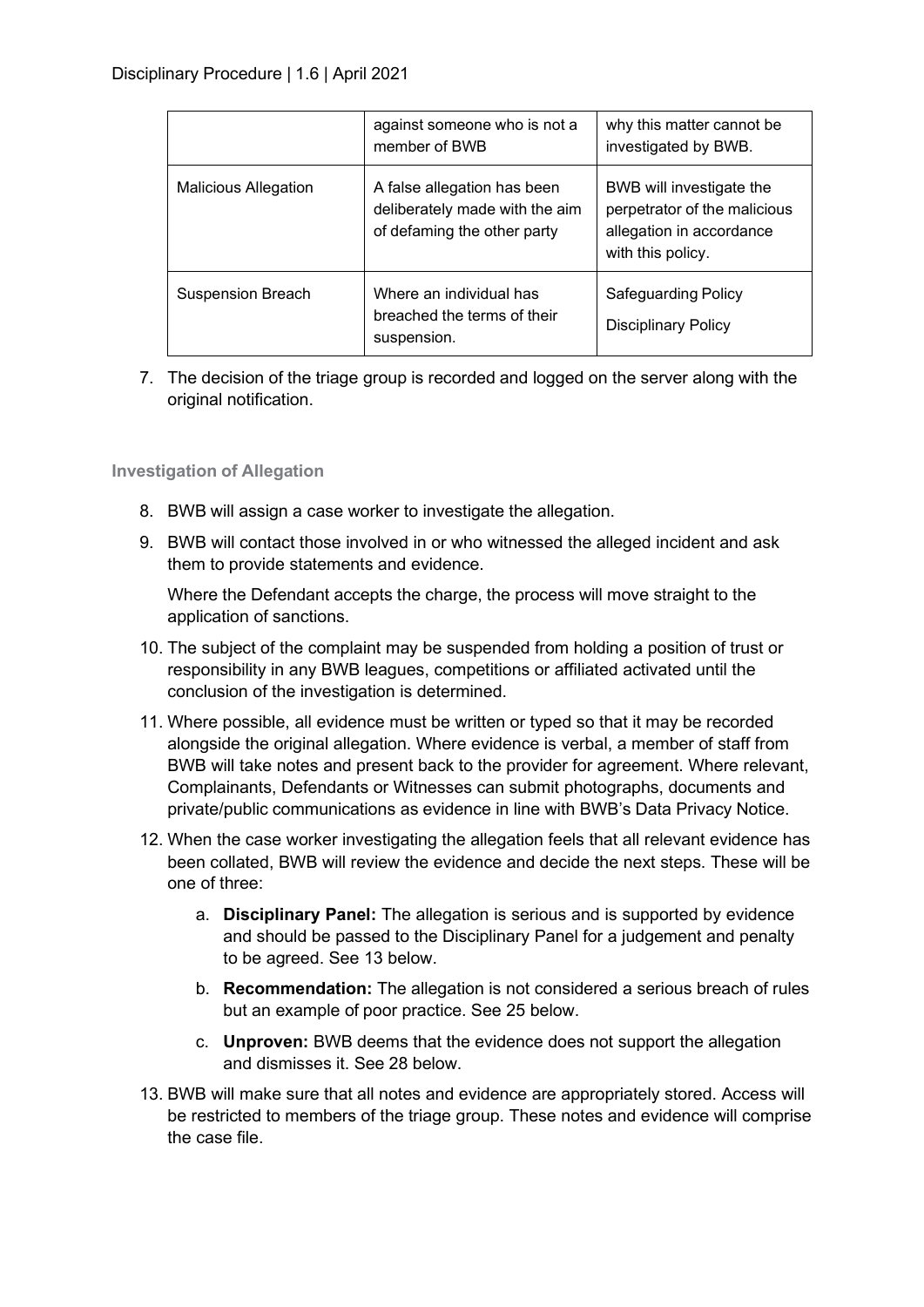#### **Disciplinary Panel**

- 14. Explanation of the composition and remit of the Disciplinary Panel is explained in Appendix B.
- 15. BWB will arrange for a meeting of the Disciplinary Panel to take place. The meeting will either be face-to-face or be conducted via video link.
- 16. BWB must give 3 weeks' notice for the Disciplinary Panel.
- 17. The accused person will be given an opportunity to attend the Disciplinary Hearing and answer the charge. invite the Complainant, Defendant and Witnesses to attend the meeting. The invite will give all parties 2 weeks' notice of the date of the Panel.
- 18. Where the Defendant accepts the charge, the Panel will meet to agree the penalty only.
- 19. BWB will send a summary of the allegation along with the case file to the Disciplinary Panel at least 1 week before the date of the meeting. The summary will outline the rule or rules that have been breached and a description of the incident. The summary will be accompanied by the case file of evidence collated.
- 20. The Disciplinary Panel will base their decisions on the contents of the case file only.
- 21. The Disciplinary Panel will review the information and make a decision:
	- a. They decide that the allegation has been proved and recommend a penalty for the Defendant. See 24 below.
	- b. They decide that the allegation has not been proven but there have been examples of poor practice, BWB will send through a list of recommended actions. See 25 below.
	- c. They decide that the allegation has not been proven and the case is dismissed, see 28 below.
	- d. They decide that there is not enough evidence to make a decision and ask BWB to gather more evidence before re-convening.
- 22. When reaching the decision to sanction, the Disciplinary Panel will assess whether there hasbeen any aggravating or mitigating factors.
	- Mitigating factors include an unintentional breach of rules, a track record of exemplary behaviour.
	- Aggravating factors include an intentional breach of rules, a history of repeated transgressions, actions resulted in or could have resulted in serious injury to others.
- 23. BWB will inform the Defendant and the Complainant of the decision of the Disciplinary Panel within 5 working days of the date of the Panel meeting.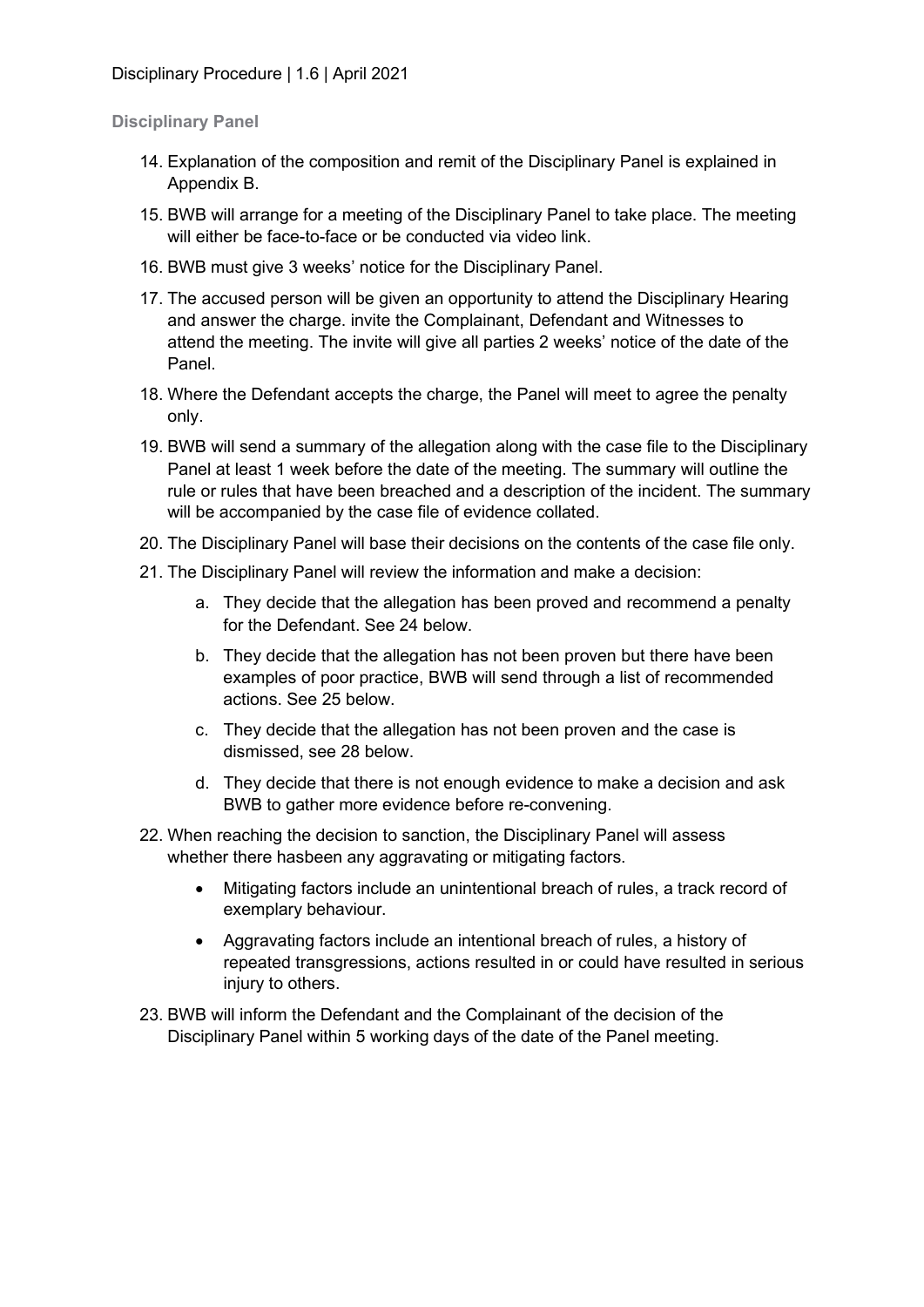#### **Sanctions**

24. The Disciplinary Panel will recommend a sanction for those cases that have been proven based on the below table.

Sanctions related to breaches of British Wheelchair Basketball's Competition Regulations and of the classification policy are contained within those policies.

In instances deemed as serious 'on-court' incidents, the investigation will be handled in accordance with this Disciplinary Policy. The Disciplinary Panel are able to apply sanctions as per the table below.

| <b>Description of Breach</b>      | <b>Suspension/Sanction Fine</b>                                                                                                                                                                                                                                                                                                                                                                                                                                                                                                           |              | <b>Data Retention</b><br><b>Period</b>                                                               |
|-----------------------------------|-------------------------------------------------------------------------------------------------------------------------------------------------------------------------------------------------------------------------------------------------------------------------------------------------------------------------------------------------------------------------------------------------------------------------------------------------------------------------------------------------------------------------------------------|--------------|------------------------------------------------------------------------------------------------------|
| <b>Breach</b>                     | Suspension for a period<br>of time (or match(es)<br>where relevant), from the<br>following roles but not<br>limited to:<br>position of trust<br>all BWB activity<br>role related<br>suspension<br><b>Education and</b><br>Training<br>Where the<br>implementation of<br>the Policy concludes<br>in the imposition of<br>sanctions, the<br>individuals name,<br>violation and<br>sanction will be<br>shared with<br>interested parties<br>(inside and outside<br>of the sport) and via<br>the British<br>Wheelchair<br>Basketball website. | Up to £1,000 | 5 years or<br>length of ban +<br>1 year<br>To be<br>completed<br>within identified<br>period of time |
| <b>Serious or repeated Breach</b> | Suspension for a period<br>of time (or match(es)<br>where relevant), from the<br>following roles but not<br>limited to:<br>position of trust                                                                                                                                                                                                                                                                                                                                                                                              | Up to £2,000 | Discretion of<br>Panel                                                                               |
|                                   | all BWB activity<br>role related<br>suspension                                                                                                                                                                                                                                                                                                                                                                                                                                                                                            |              |                                                                                                      |
|                                   | <b>Education and training</b><br>Where the<br>implementation of<br>the Policy concludes                                                                                                                                                                                                                                                                                                                                                                                                                                                   |              |                                                                                                      |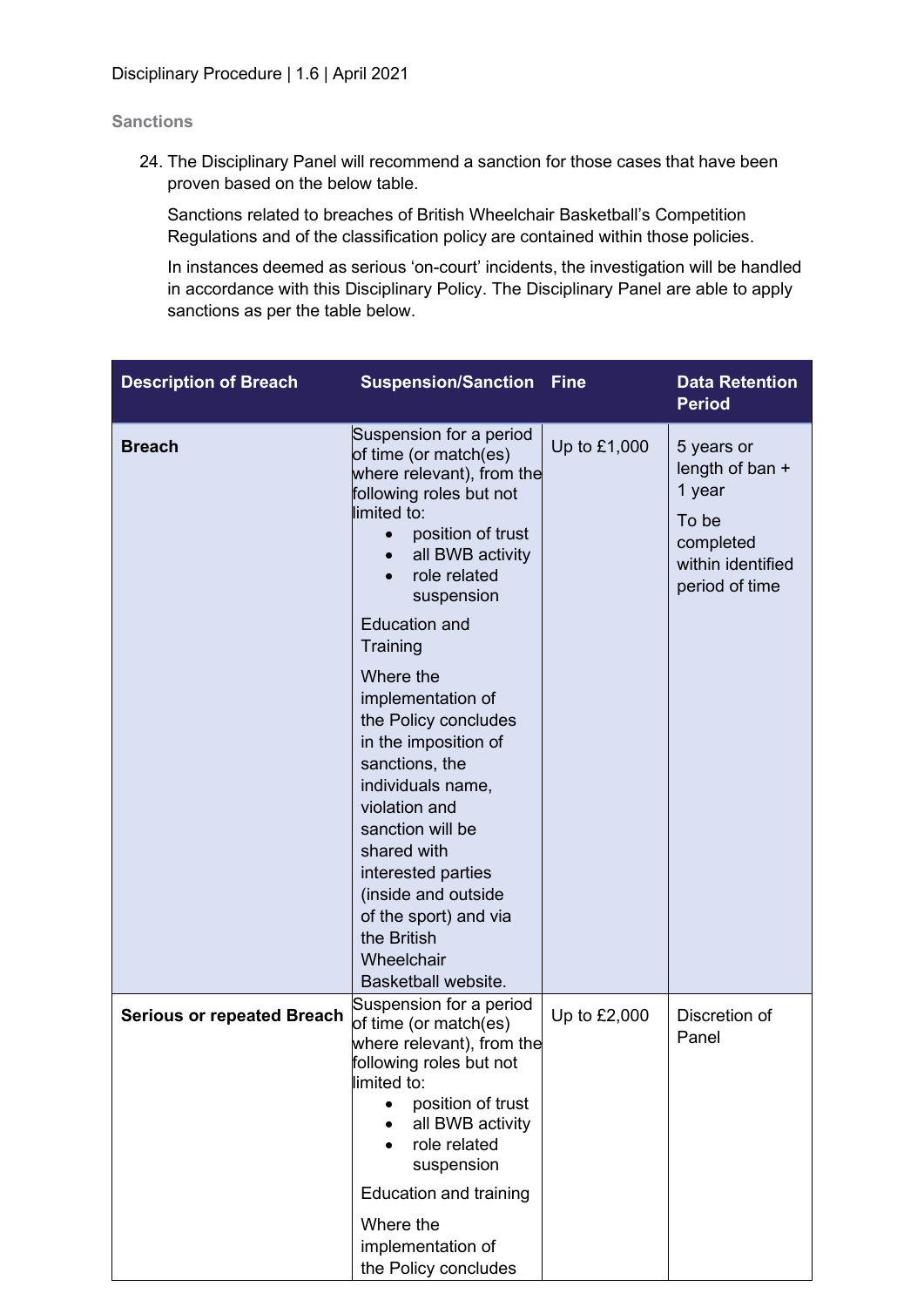| in the imposition of      |  |
|---------------------------|--|
| sanctions, the            |  |
| individuals name,         |  |
| violation and             |  |
| sanction will be          |  |
| shared with               |  |
| interested parties        |  |
| (inside and outside of    |  |
| the sport) and via the    |  |
| <b>British Wheelchair</b> |  |
| Basketball website.       |  |

#### **Recommendation**

- 25. Where the allegation is not deemed to have been a serious breach of the rules but there have been examples of poor practice, BWB will provide a list of recommendations along with expected timeframes for completion to the relevant parties.
- 26. If either party disagrees with the recommendations, the case will be referred to the Disciplinary Panel.
- 27. BWB will agree a review date with the Defendant to assess whether they have taken on board the recommendations. If the actions are not completed within the agreed timeframe, the case will be referred to the Disciplinary Panel.

#### **Unproven**

28. BWB will inform the Complainant and the Defendant that the case has not been proved.

#### **Appeals**

- 29. A Defendant can appeal the outcome of an investigation only where they can prove that evidence was not considered that would have a material impact on the judgement made.
- 30. A Defendant wishing to make an appeal must notify BWB within 2 weeks of being notified of the decision of the investigation. The Defendant must submit any missing evidence with the notification.
- 31. BWB will review the new evidence and determine the following:
	- a. If the evidence has a material impact on the case, the case will be re-opened and the new evidence will be added to the case file.
	- b. If the new evidence does not materially impact the decision, BWB will decline the appeal.
- 32. BWB will e-mail the Defendant with the result of their appeal decision. No further appeal will be allowed on this case.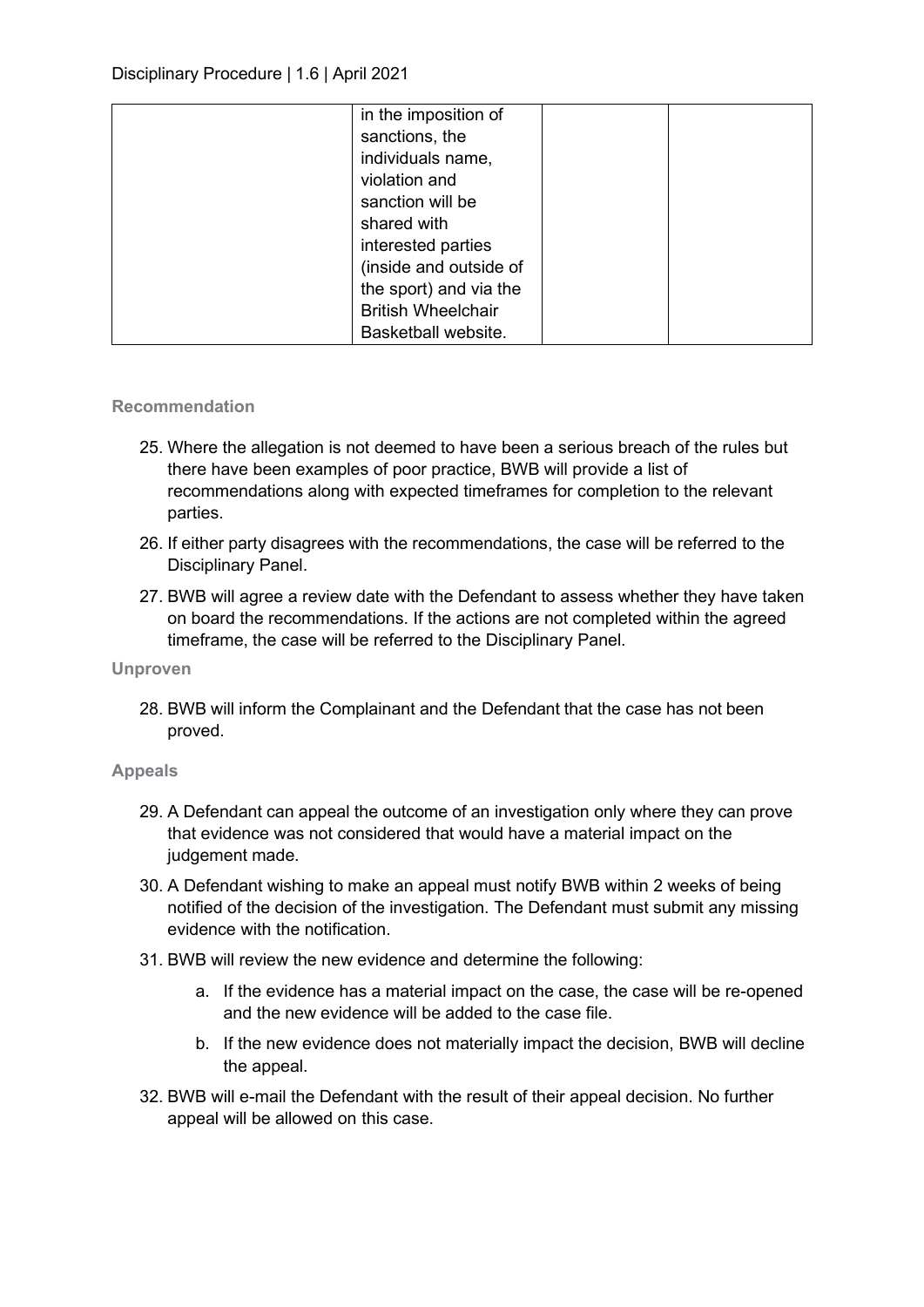Disciplinary Procedure | 1.6 | April 2021

### **7. Safeguarding**

It is the responsibility of all concerned to protect the welfare of all participants involved in the disciplinary procedure. Where children or young people or adults at risk are involved in a disciplinary process, every effort should be undertaken to ensure their welfare is considered and protected.

Where a Witness or Defendant is under the age of 18, any contact will be made through the Witness's/Defendant's parent or guardian. The Witness/Defendant must have an appropriate adult present during any interviews or phone calls.

If, at any time during the investigation, BWB believe that the case involves the breach of the safety or welfare of a child, young person or adult at risk, it will be treated as a safeguarding incident and handled under the Safeguarding Policy, Procedures and Guidance.

### **8. Suspicion of Illegal Activity**

Where an investigation uncovers activity which may be illegal, BWB will notify the relevant authority and pass details of the case through to them. BWB's investigation will be suspended until any official investigation has been completed.

### **9. Other Information**

League Rules Code of Conduct Customer Charter and Complaints Procedure Safeguarding Policy, Procedures and Guidance Classification Policy Equality and Diversity Policy

*BWB reserves the right to engage a support body in the Triage, Investigation and Case Management of any BWB Disciplinary Case. All Case data will be shared with the supporting body for the purposes of case resolution only.*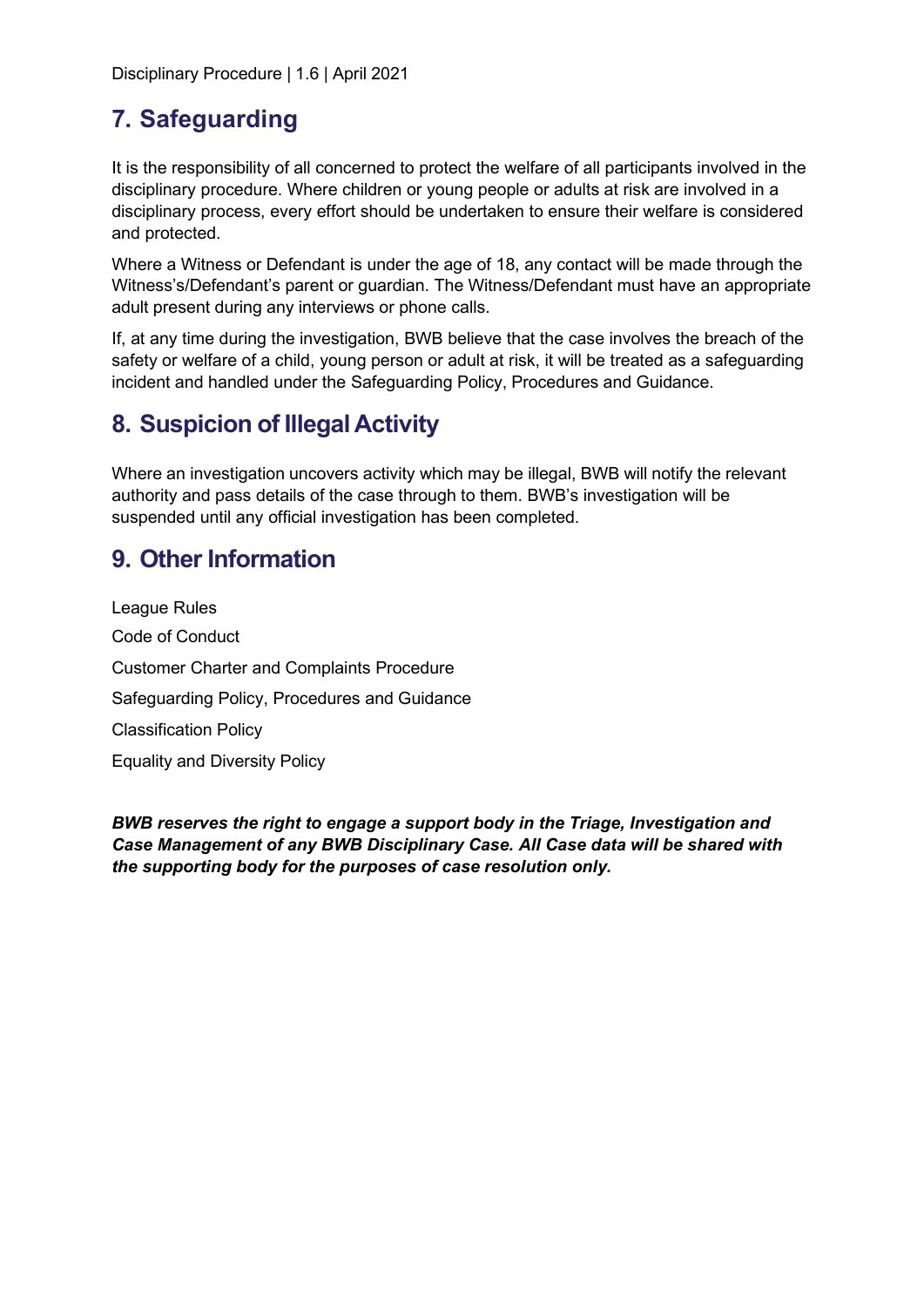### **Appendix A - Glossary of Terms**

| Defendant          | Person against whom an allegation has been made                                                                                                                                                                                                         |
|--------------------|---------------------------------------------------------------------------------------------------------------------------------------------------------------------------------------------------------------------------------------------------------|
| Allegation         | A claim or assertion that someone has done something that is in breach<br>of BWB rules or code of conduct                                                                                                                                               |
| Evidence           | Evidence can take a number of forms (including documents, emails,<br>text messages, oral accounts of what happened that can then be<br>reflected in statements, interviews). Evidence is used to prove facts,<br>i.e. to prove that something happened. |
| Complainant        | The person making the allegation                                                                                                                                                                                                                        |
| Case File          | The file of evidence relating to the allegation                                                                                                                                                                                                         |
| Disciplinary Panel | Panel of independent people who will hear the evidence and make a<br>judgement as to whether the allegation is proven or not                                                                                                                            |
| BWB                | <b>British Wheelchair Basketball</b>                                                                                                                                                                                                                    |

To the avoidance of doubt, "Independent" shall mean:

- not being related to the person concerned or to any person whose position in the competition might be affected as a result of any decision of the Disciplinary Committee or the disciplinary process;
- not being a member of the club or team of the person concerned or of any club or team whose position in the competition might be affected as a result of any decision of the Disciplinary Committee or the disciplinary process;
- not having taken part in the competition at which the subject matter of the disciplinary process occurred and whether as a competitor or as an official;
- not having been involved with the disciplinary process at any earlier stage;
- not being the doctor or medical adviser to the person or any other person whose position might be affected as a result of any decision taken;
- not being a person who by reason of the facts or circumstances a reasonable minded person might consider to show bias.